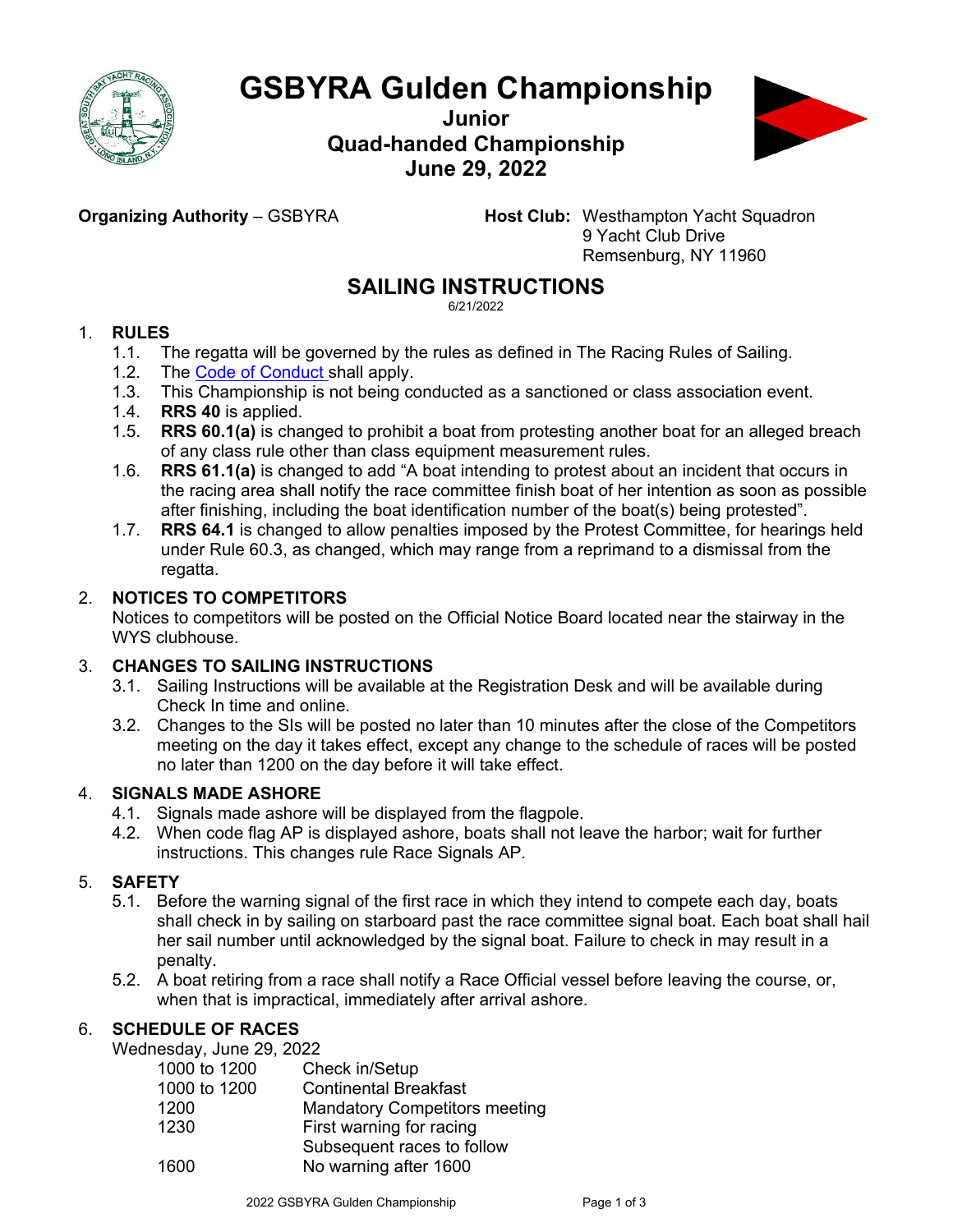#### 7. **RACING AREA**

The sailing Area will be within the vicinity of Westhampton Yacht Squadron, off Remsenburg.

#### 8. **THE COURSE**

- 8.1. Courses will be Windward/Leeward, W/L 1, W/L 2, or W/L 3 as described in Courses Diagram Attachment B.
- 8.2. No later than the Warning Signal of each Race the Race Committee will notify each competitor of the Course to be sailed. This may be done verbally or displaying the course on the race committee boat. If visual signal is used it shall be considered that each vessel has been notified.

#### 9. **MARKS**

9.1. Marks 1, 2 and 3 will be orange marks as described at the Competitors meeting. The race committee may substitute another color or shape if needed. The change will be announced at the Competitors meeting or on the water.

#### 10. **CHANGE THE NEXT LEG OF THE COURSE**

RC may change the Length of a Leg by  $+$  or - 0.1 NM or the Direction by  $+$  or  $-$  10 degrees without Signaling at the Previous mark. This changes RRS 33.

#### 11. **THE START**

- 11.1. Races will be started using racing Rule 26.
- 11.2. The starting line will be between a staff displaying an orange flag on the race committee signal boat at the starboard end of the line and the course side of an orange ball at the port end.

#### 12. **RECALLS**

- 12.1. In accordance with Rule 29 Individual recalls shall be signaled with one horn blast. The race committee may hail, but is not required to hail the sail number (or other distinguishing feature) of each recalled boat.
- 12.2. The failure of any boat to hear a hail, promptness of a hail or the order of boats hailed shall not be grounds for redress. This changes RRS 62.1(a).

#### 13. **THE FINISH**

- 13.1. The Finish line will be the same as the start line.
- 13.2. The Finish will be between a staff displaying an orange flag on the race committee signal boat and the course side of an orange ball at the port end of the line.
- 13.3. The Race Committee may shorten the course at the Start/Finish Line by Displaying Flag S with 2 Sound Signals. This changes RRS 32.2.

#### 14. **TIME LIMIT**

- 14.1. The time limit for each race will be 45 minutes for the first boat to finish.
- 14.2. Boats failing to finish within 10 minutes after the first boat that sails the course in accordance with rule 28 finishes will be scored TLE (Time Limit Expired) without a hearing and scored one more than the number of boats in the race. This changes RRS 35, 63.1, A4.2 and A5.

#### 15. **EVENT PROTESTS AND REQUESTS FOR REDRESS**

- 15.1. Protest forms will be available at the registration table and must be returned to a committee person at the table.
- 15.2. The Protest Filing Time Period is 60 minutes from the time the RC boat docks.
- 15.3. Protest Hearing Schedule will be posted on the official notice board.
- 15.4. Competitors must notify the race committee of intent to protest another boat after a race and prior to communicating with a coach.

#### 16. **REPLACEMENT OF EQUIPMENT**

16.1. Substitution or repair or replacement of hulls, sails, or equipment will not be allowed without prior approval of the Race Committee.

#### 17. **AREA B EVENT**

- 17.1. The Area B Triple-handed Qualifier event is limited to 1 team per RSA.
- 17.2. Registration for the Area B Triple-handed Qualifier event shall be submitted online.